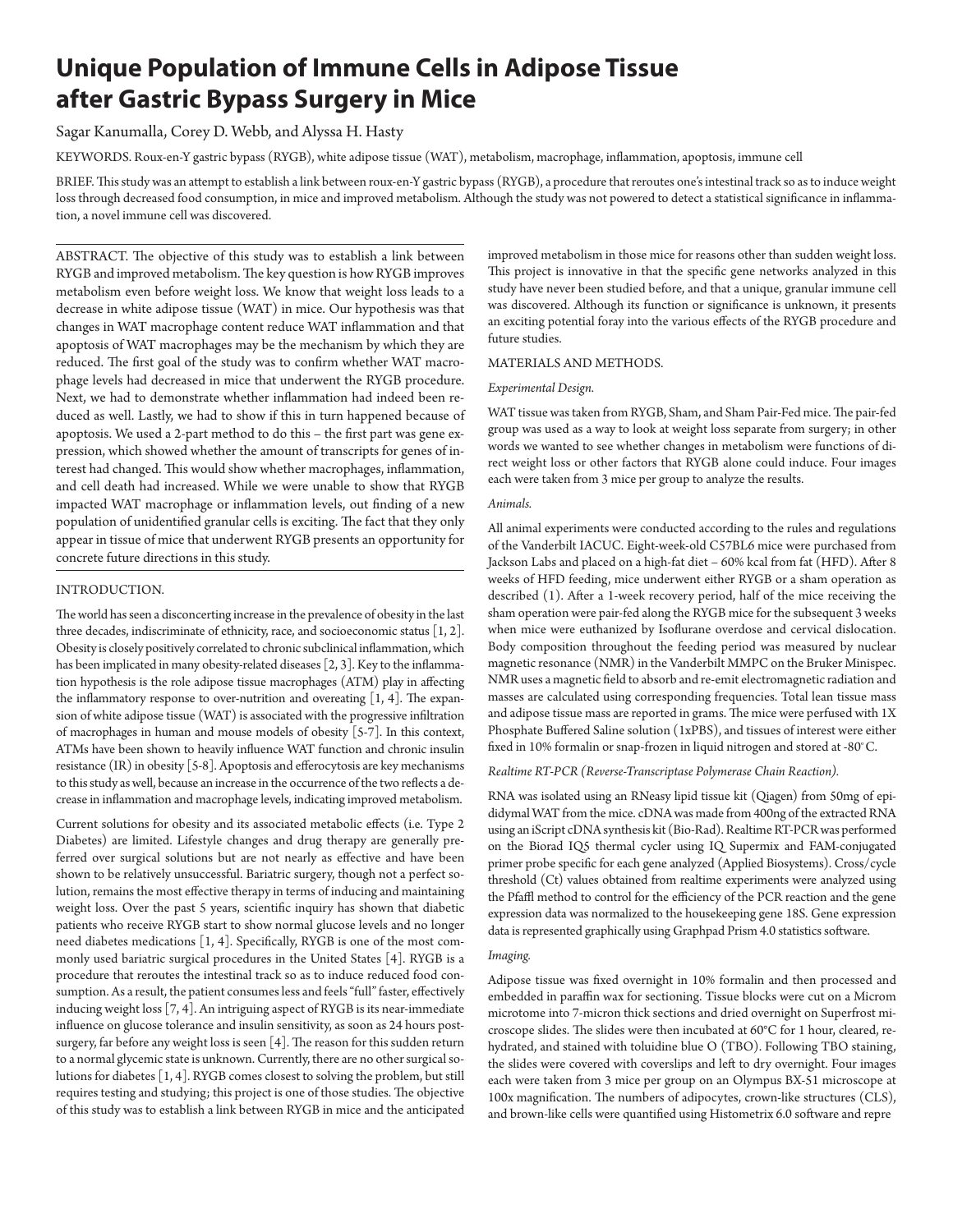sented graphically using Graphpad Prism 4.0 statistics software. Those counts show the effect of the RYGB procedure on macrophage levels, inflammation, and apoptosis in an alternate method to gene expression.

#### RESULTS.

*Body Weight Curves.*



**Figure 1.** Body weight curves for Sham Pair-Fed and RYGB groups. Weight was measured within 0.1g accuracy and the average for each group is reported for the four weeks following surgery. Body composition was measured by NMR in the Vanderbilt MMPC on the Bruker Minispec. Total lean tissue mass and adipose tissue mass are reported in grams.  $*$ -P value = 0.05;  $*$ -P value = 0.01; \*\*\* -P value =  $0.001$ .

The body weight curves reflect the fluctuations in weight before the mice were sacrificed and the tissue was stored for processing for this study. The group of mice that underwent RYGB has lower values in all three categories, reflecting weight loss, and more importantly, fat loss.





**Figure 2**. RNA was isolated, PCR was performed to produce cDNA, and realtime RT-PCR was used to determine the expression for several gene groups relative to the housekeeping gene 18S.

The genes used were for 3 different categories: inflammation (IL-1β, TNF-α, INOS, ARG-1), macrophages (F4/80, CD68), and efferocytosis/apoptosis (ARG-1, TGFB1, XIAP, MERTK, and CHOP). These genes were chosen due to their common use in this area of inflammation and resolution. The hypothesis was that markers of inflammation and macrophages would be lower while genes involved in efferocytosis/apoptosis would be elevated for the RYGB group of mice. We did not see these expected differences in the RYGB mice. Given our sample size and the variability in gene expression, we were not able to make any statistical conclusions from this data.

#### *Imaging.*

The micrographs show there is a distinct population of dark, granular cells in the RYGB tissue that is not present in the other two groups' tissue samples. We did not investigate further into what exactly identity or implications of these cells or if they had any significance. However, they were a novel observation and possibly reflect RYGB-specific change to immune cell populations in WAT.

## CONCLUSIONS & DISCUSSION.

This is the first study to evaluate macrophage, inflammation, and efferocytosis/apoptosis gene networks in mice following RYGB. It doesn't build the de-



**Figure 3.** Toluidine Blue O staining of 7 μm sections of epidydimal adipose tissue embedded in paraffin. Images taken at 400x magnification. The white structures, adipocytes, are 50-100 µm in length. The black arrows indicate the granular cells.

sired link between RYGB and improved metabolism in mice, as no significant differences were seen in the number of WAT macrophages among the RYGB, Sham, and Sham Pair-Fed groups. No significant differences were seen in inflammation in WAT in mice from the RYGB, Sham, and Sham Pair-Fed groups. Apoptosis and efferocytosis markers increased in the RYGB group as indicated by the quantification of gene expression. The link between the RYGB procedure and improved metabolism is dependent on a reduction of macrophage counts and inflammation due to an increase in apoptosis. Therefore, the hypothesis was that markers of the first two categories would be lower in RYGB tissue, while the third would be higher; whether this was the case cannot be discerned. It remains unclear whether apoptosis/efferocytosis were the reasons for the inconclusive changes in WAT macrophage quantity and inflammation. However, a distribution of unique, dark granular immune cells was found while imaging sections of tissue for cell counts. Their presence was not expected and neither their identity nor their function is established at this time. Further tests are required to identify these cells and establish their function. Although at times inconclusive, these results are significant because they are novel and help bridge the gap between surgery and therapeutics in terms of diabetes